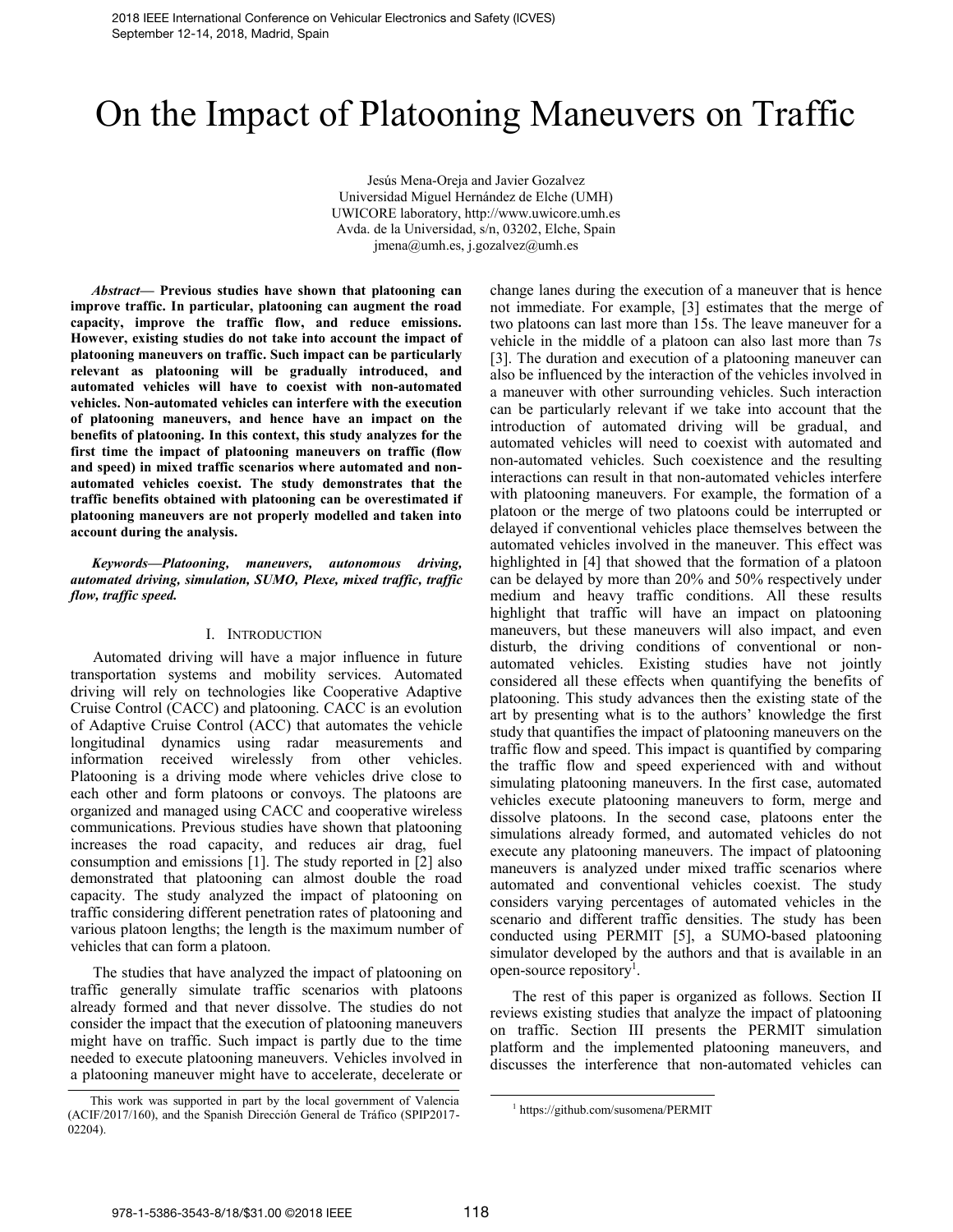produce to these maneuvers. Section IV describes the experimental set up and the evaluation conditions under which this study has been conducted. Section V quantifies the impact of platooning maneuvers on the traffic flow and speed, and Section VI summarizes the main contributions of this study.

## II. RELATED WORK

Several studies have analyzed the impact of automated driving on the traffic flow. For example, [6] and [7] evaluate the impact of CACC in mixed traffic scenarios where vehicles with CACC coexist with conventional vehicles. The study reported in [6] concludes that CACC can almost double the road capacity when all vehicles are equipped with CACC. The capacity gains that CACC can provide depend on the penetration rate of the technology. CACC can also increase the traffic speed. In fact, [7] demonstrates that CACC can increase the average traffic speed by 10% under high traffic conditions.

Platooning can also have a positive impact on traffic. This is for example highlighted in [8] where the authors study the string stability of platoons and the impact of platooning on the traffic flow. The study demonstrates in a highway scenario that platooning can increase the road capacity by more than 30% when all vehicles are connected and automated. Smaller gains are observed under mixed traffic scenarios where automated vehicles coexist with non-automated vehicles. Similar conclusions were obtained in [9] where the authors evaluate the impact of platooning on the road capacity and the traffic speed. The study models platoons as long vehicles with the length determined by the number of vehicles in the platoon and the gaps between them. The study demonstrates that platooning augments the road capacity. The gains increase with the length of the platoons and the percentage of automated vehicles in the scenario. For example, [9] reports that platooning can augment the road capacity by 8.6% when 10% of the vehicles are in platoons of 6 vehicles. The improvement in road capacity augments to 18.6% when the percentage of vehicles in a platoon is 20%, and to 9.7% when the length of platoons is equal to 9. [9] shows that platooning also improves the traffic speed. The authors estimate that the traffic speed can increase by 25% if 20% of the vehicles are in platoons and the length of the platoons is equal to 9 vehicles. Another interesting study is reported in [2] where the authors analyze the impact of ACC and platooning on the traffic flow and the traffic shock waves. The authors conclude that while ACC can decrease the road capacity because of its high time headways, platooning increases the road capacity even if platoons are short and the percentage of vehicles in platoons is small. The authors show in a ring road scenario with a fixed traffic density of 36veh/km that platooning can almost double the traffic flow if 80% of the vehicles drive in platoons with eight vehicles. The same study also concludes that ACC eliminates traffic shock waves at the expense of slightly decreasing the speed. On the other hand, platooning can increase the traffic speed at the expense of slightly increasing the traffic shock waves. In particular, the study estimates that platooning can increase the average traffic speed by 83% when 80% of vehicles drive in platoons. However, the distribution of speeds is more scattered with platooning than with ACC.

Platooning might initially be introduced on heavy-duty vehicles. The study reported in [4] shows that platoons of heavy-duty vehicles also have a positive impact on the road capacity and the fuel efficiency of light-weight vehicles even if heavy-duty vehicles only represent 10% of the traffic in a highway. Like in previous studies, this analysis was conducted considering that platoons were already formed when entering the simulation scenario. However, [4] also investigated the impact of mixed traffic on the formation of platoons. Conventional vehicles can interfere with the formation of a platoon if they are placed between the automated vehicles that want to form a platoon. [4] quantifies the impact of this interference, and demonstrates that conventional or nonautomated vehicles can increase the time needed to form a platoon by more than 20% and 50% under medium and dense traffic conditions respectively. This result clearly demonstrates that traffic interferes with the execution of platooning maneuvers. This can in turn have an impact on the traffic flow and speed improvements brought by platooning. However, this impact has not been studied before since all studies that quantified the traffic flow and speed benefits of platooning have been conducted without simulating platooning maneuvers (i.e. platoons enter the simulation already formed and never dissolve). This approach can overestimate the gains obtained with platooning. In this context, this study advances the current state of the art by presenting what is to the authors' knowledge the first study that quantifies the impact of platooning maneuvers on the traffic flow and speed.

### III. PERMIT AND PLATOONING MANEUVERS

This study is performed using PERMIT, an open-source platooning simulator developed by the authors [5]. The simulator uses the open-source microscopic traffic simulator SUMO [10] and its platooning extension Plexe [11]. PERMIT can simulate platooning maneuvers in mixed traffic scenarios. In particular, PERMIT simulates the join, merge, leave and split platooning maneuvers. During the join maneuver, an automated vehicle joins an existing platoon or forms a new platoon together with another automated vehicle. The vehicle joining can be located behind, in parallel, or in front of the platoon. In these cases, the vehicle joins the platoon at the tail, in the middle or at the front of the platoon, respectively. In the latter case, the vehicle joining becomes the new platoon leader. Two platoons can merge and form a larger platoon using the implemented merge maneuver. In the case that both platoons drive in the same lane, the rear platoon catches the front platoon. On the other hand, if both platoons drive in parallel lanes, they merge into a single lane. One or more vehicles can leave an existing platoon using the leave maneuver. A vehicle may want to leave a platoon if its route does not coincide with the route of the platoon leader. The current implementation can execute the maneuver independently of whether it is the leader that leaves the platoon or a follower. The split maneuver is used to break up a platoon and form two or more new platoons. The implementation in PERMIT of all these maneuvers follows the contributions reported in [3] and [12]. The reader is referred to [5] for a more detailed presentation of PERMIT and the implemented maneuvers.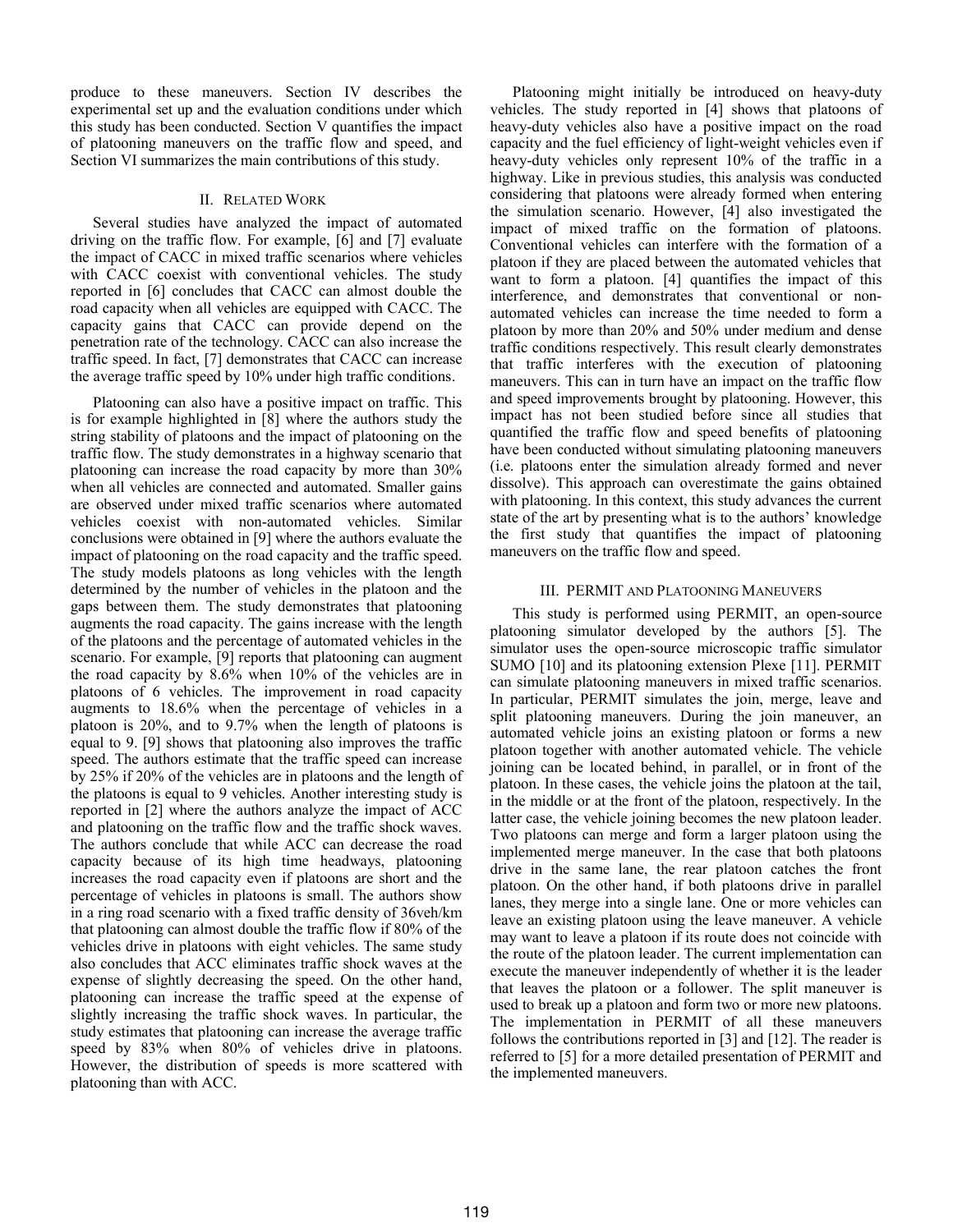The execution of platooning maneuvers must take into account the traffic context. In fact, a platooning maneuver can require vehicles to accelerate, decelerate or change lanes. These actions can disturb the driving conditions of nearby vehicles. Nearby vehicles can also interfere with a platooning maneuver and delay its execution. To account for all these conditions, the platooning maneuvers implemented in PERMIT are executed if:

- The relative distance between platoons or automated vehicles involved in a maneuver does not exceed a maximum predefined distance.
- The relative speed between platoons or automated vehicles involved in a maneuver does not exceed a maximum predefined value.
- The total number of vehicles in the platoon (or platoon length) at the end of a maneuver does not exceed a maximum predefined value.
- No other vehicle (conventional or automated) or platoon obstructs a maneuver and represents a risk for its safe execution. A vehicle represents an obstacle for a platooning maneuver if it is in the trajectory of any of the vehicles participating in the maneuver.

A platooning maneuver is aborted if any of these conditions is not guaranteed. Of particular interest to this study is the last condition that refers to scenarios in which vehicles interfere with the execution of a platooning maneuver. Such interference can delay the successful execution of the maneuver or limit the length of platoons, and both effects will impact the traffic flow and speed. A join or merge maneuver between two automated vehicles or platoons driving on the same lane can be interfered if there is a vehicle in between the automated vehicles or platoons involved in the maneuver. When the automated vehicles or platoons involved in the join or merge maneuver drive in different lanes, the rear vehicles or platoons change lanes when they catch the front vehicles or platoons. This maneuver can be interfered if there is a conventional vehicle behind the front automated vehicle or platoon, and the gap between this vehicle and the front automated vehicle or platoon is not sufficient for the rear automated vehicles and platoons to change the lane. This risk of interference increases with the length of the rear platoon. A leave or split maneuver can also require vehicles to change lanes in order to leave a platoon. In this case, a vehicle can interfere with this maneuver if it is located in parallel to the vehicle that wants to leave the platoon.

# IV. EXPERIMENTAL SETUP

This study considers a ring road scenario (like in [2]) with a length of 10km and two lanes. The study has been conducted for two traffic densities (36veh/km and 60veh/km) and various percentages of automated vehicles in the scenario (from 0% to 100%). The selection of which vehicles are automated is randomized. The road has ten edges that can represent the origin or destination of the simulated vehicles, and all vehicles have random routes. This modelling approach ensures that automated vehicles will perform different platooning maneuvers during the simulations, and that they will encounter

a varying number of vehicles during the execution of the maneuvers.

The mobility of conventional vehicles is modeled using the default configuration in SUMO: the longitudinal and lateral dynamics of vehicles are modelled with the Krauss carfollowing [13] and LC2013 lane-changing [14] models respectively. In this study, the Krauss car-following model has been set up with a time headway of 1s. The lateral dynamics of automated vehicles is also modeled using the LC2013 lanechanging model. Several models are used to implement the longitudinal dynamics of automated vehicles. Platoon leaders and automated vehicles driving outside a platoon use the ACC model implemented in Plexe and defined in [15]. The ACC model is configured with a time headway of 1.4s following [2]. Automated vehicles driving inside a platoon follow the leader, and use the California PATH CACC model implemented in Plexe and defined in [15]. This CACC model is configured to maintain a gap of 5m with the front vehicle as in [2]. The maximum number of vehicles in a platoon (or platoon length) has been set up equal to 8 vehicles following the conclusions presented in [2]. This study showed that larger platoons do not significantly increase the road capacity.

The objective of this study is to analyze the impact of platooning maneuvers on the traffic flow and speed. As a result, the following benchmark simulations have been executed: 1) simulations with 0% of automated vehicles in the scenario (i.e. simulations without platoons), and 2) simulations with platoons of maximum length that enter the simulation already formed and never execute a maneuver during the entire simulations (i.e. simulations without platooning maneuvers).

### V. RESULTS

Fig. 1 analyzes the impact of platooning maneuvers on the traffic flow and speed. The analysis has been conducted for two traffic densities and different percentages of automated vehicles in the scenario. Fig. 1 represents the traffic flow and speed measured with and without simulating platooning maneuvers. In the first case, automated vehicles execute platooning maneuvers to form, merge and dissolve platoons. In the second case, automated vehicles do not execute platooning maneuvers, and the platoons enter the simulation already formed. Fig. 1 clearly shows that platooning maneuvers have an impact on the traffic, and that it is necessary to take maneuvers into account when analyzing the future impact of automated driving on traffic. In fact, Fig. 1 shows that the benefits of platooning are overestimated if they are quantified without considering the impact of platooning maneuvers. To the authors' knowledge, this is the first study that quantifies such benefits taking into account the effect of platooning maneuvers on traffic.

Section III discussed platooning maneuvers and the conditions that must be met for the maneuvers to be executed successfully. If the maneuvers are executed under the presence of other vehicles (automated or not), the vehicles involved in a platooning maneuver will have to interact with these vehicles. It is possible that such interactions result in a failed platooning maneuver if for example the safety gaps between vehicles are not respected. This interaction and possible interferences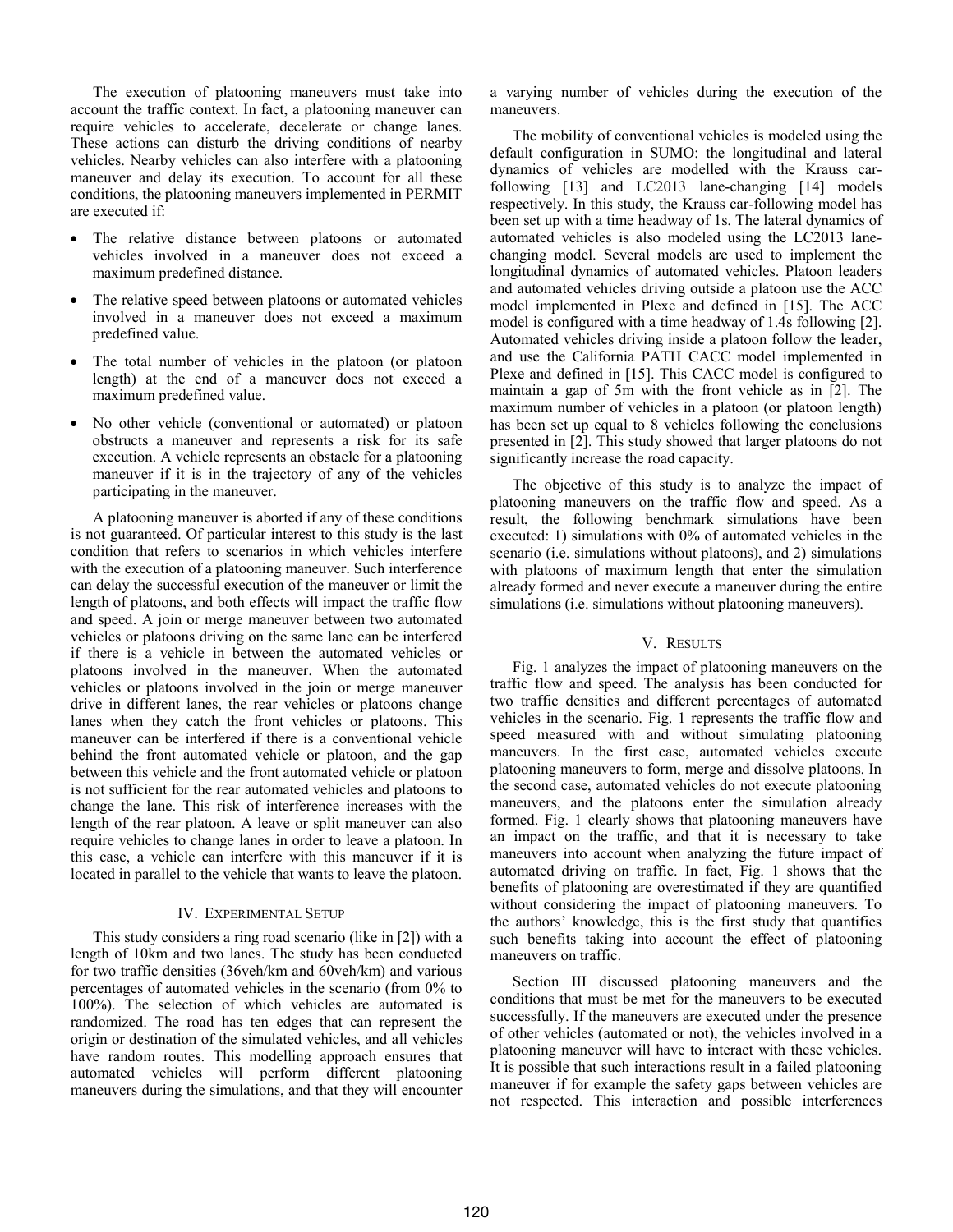

Fig. 1. Impact of platooning maneuvers on traffic as a function of the percentage of automated vehicles in the scenario. Results are shown for traffic densities of 36veh/km and 60 veh/km.

explain the differences observed in Fig. 1 between the scenarios in which platooning maneuvers are simulated and those in which they are not. The interferences generated by neighboring vehicles resulted in that many platooning maneuvers could not be executed, and the platoons generally failed to reach their maximum length (especially for low percentages of automated vehicles in the scenario). This is actually observed in Fig. 2 that depicts the distribution of platoon lengths for different rates of automated vehicles in the scenario<sup>2</sup>. Fig. 2 shows that the interaction between vehicles involved in platooning maneuvers and other vehicles result in that platoons cannot achieve their maximum length (eight). Fig. 2 also shows that when the percentage of automated vehicles in the scenario is small, most of the platoons have

l



Fig. 2. Distribution of platoon lengths for different percentage of automated vehicles in the scenario.

only two vehicles. When this percentage increases, the number of vehicles per platoon increases, and larger platoons become more frequent than smaller ones. However, even if all vehicles in the scenario are automated, most of the platoons will still have less than eight vehicles under the simulated scenario<sup>3</sup>. The interference generated by neighboring vehicles also causes that some automated vehicles are never able to join or form platoons during the simulations. This is illustrated in Fig. 3 that represents the percentage of automated vehicles that never joined a platoon. This percentage is high when the rate of automated vehicles in the scenario is small since the probability of finding more than one automated vehicle at the same location or area is small. This probability significantly increases with the percentage of automated vehicles in the scenario. However, Fig. 3 shows that there are still many automated vehicles unable to join platoons when the percentage of automated vehicles in the scenario is large. The

l

<sup>&</sup>lt;sup>2</sup> Fig. 2 corresponds to the scenario implementing platooning maneuvers and that is marked as 'with maneuvers' in Fig. 1. The results marked 'without maneuvers' in Fig. 1 correspond to the scenario where platoons enter the simulation already formed, and automated vehicles do not execute any platooning maneuvers during the simulation. In this case, the length of the platoons is always equal to 8.

<sup>&</sup>lt;sup>3</sup> The conducted simulations randomize the origin and destination of platoons. As a result, vehicles join and leave platoons during the simulations. These maneuvers and the interaction with neighbor vehicles explain why it is difficult to achieve the maximum platoon length.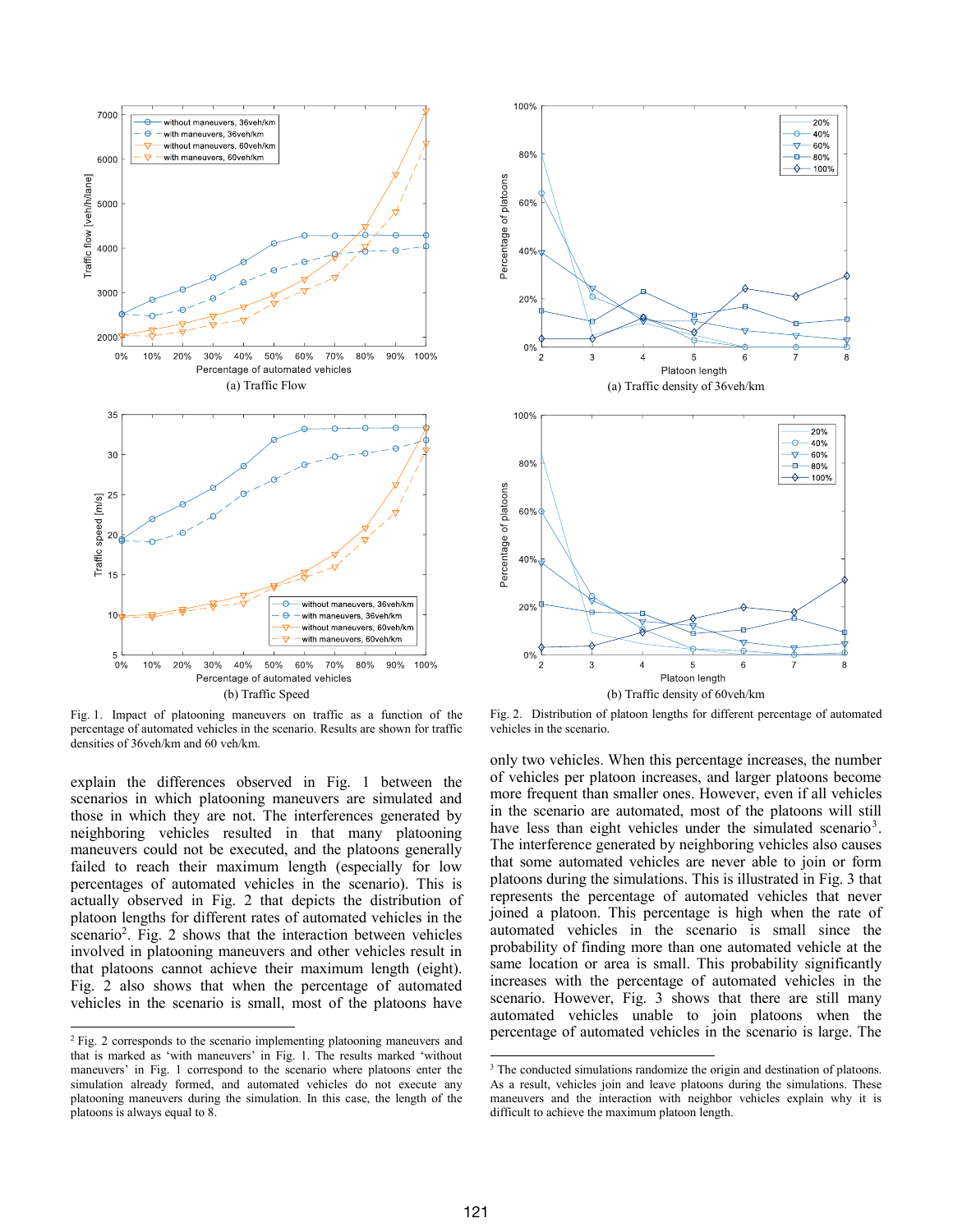

Fig. 3. Percentage of automated vehicles that never joined a platoon.

trends reported in Fig. 2 and Fig. 3 explain the differences observed in Fig. 1, and why studies can overestimate the positive impact of platooning on traffic if they do not take into account platooning maneuvers.

Fig. 1 shows that platooning generally improves the traffic flow and speed. For example, Fig. 1 shows that the traffic flow and speed increase by 22% and 71.5% when there are 20% and 80% respectively of automated vehicles in the scenario (and platooning maneuvers are not simulated) compared to the scenario without automated vehicles. These results are in line with those reported in [2] where the authors estimate that platooning can increase the traffic flow and speed by 20% and 75% when the penetration rate of automated vehicles is 20% and 80% respectively. However, these results are optimistic since they do not consider the impact of platooning maneuvers in traffic. In fact, Fig. 1 shows that when such impact is considered (results labelled 'with maneuvers' in Fig. 1), platooning will not improve the traffic until 20% of vehicles are automated. With only 10% of automated vehicles in the scenario, Fig. 1 shows that platooning slightly degrades the traffic flow and speed ('with maneuvers' in Fig. 1) compared to the case in which there are no automated vehicles. This is the case because the likelihood of creating platoons is low when the percentage of automated vehicles is small. In this scenario, the size of the platoons is also small, which reduces the benefits of platooning. Platooning maneuvers further compromise these benefits since there is a high probability that a platooning maneuver will be negatively affected by surrounding vehicles if most of these vehicles are not automated. In addition, the maneuvers have also an impact on the traffic experienced by a large number of vehicles if these vehicles are not automated and hence their driving cannot be coordinated with the execution of a platooning maneuver.

Fig. 1 also shows that platooning maneuvers have a similar effect on the traffic flow and speed for various traffic densities. However, the differences observed when taking into account or not the platooning maneuvers decrease with the traffic density. For example, considering platooning maneuvers reduces the average<sup>4</sup> traffic flow and speed by  $11.5%$  when the traffic density is equal to  $36$ veh/km. The reduction<sup>4</sup> is equal to  $9.4\%$ and 6.2% respectively when the traffic density is equal to 60veh/km. Higher traffic densities reduce the possibility to execute maneuvers for any type of vehicle (whether automated

l

or not). This explains why the impact of implementing platooning maneuvers reduces with the traffic density.

The results depicted in Fig. 1 show that platooning maneuvers always reduce the traffic flow and speed independently of the percentage of automated vehicles in the scenario. The differences observed in Fig. 1 between the simulations implementing or not platooning maneuvers vary between 5% and 15%. In particular, the difference observed for the traffic flow decreases from 15% with a low percentage of automated vehicles to 5% when the percentage increases. This trend is actually due to the impact of the percentage of automated vehicles in the scenario on the length of platoons (Fig. 2). Fig. 2 shows that the length of platoons augments with the percentage of automated vehicles in the scenario. Larger platoons improve the traffic flow which explains why the traffic flow differences observed in Fig. 1 decrease with the percentage of automated vehicles in the scenario. The maximum platoon length has been set up in this study following [2]. This study showed that augmenting the number of vehicles in a platoon increases the traffic flow until a maximum size of eight vehicles per platoon<sup>5</sup>. The conclusions in [2] were obtained without considering the impact of platooning maneuvers on traffic. Fig. 2 shows that when such maneuvers are simulated, the size of the platoons varies with the rate of automated vehicles in the scenario but is always far from reaching the maximum possible length (eight). In fact, the majority of platoons have less than eight vehicles independently of the rate of automated vehicles in the scenario. Even if all vehicles are automated, Fig. 2 shows that less than 40% of the platoons are made up of eight vehicles. Despite the variations observed in Fig. 2, the impact of platooning maneuvers on the traffic flow and speed (Fig. 1) does not vary largely with the percentage of automated vehicles in the scenario. On the other hand, the values of the traffic flow and speed are significantly influenced by the percentage of automated vehicles in the scenario. The impact on traffic of the length of platoons seems hence to be less important than other parameters like the percentage of automated vehicles. In any case, it is still an open question what is the optimum platoon length when taking into account the platooning maneuvers and their impact on traffic.

#### VI. CONCLUSION

This study has analyzed for the first time the impact of platooning maneuvers on the traffic flow and speed in mixed traffic scenarios where automated and non-automated vehicles coexist. The study has been conducted using the open-source platooning simulator PERMIT developed by the authors and openly released to the community [5]. The obtained results demonstrate that platooning maneuvers have a relevant impact on the traffic flow and speed, and that studies that do not take into account platooning maneuvers overestimate the traffic benefits provided by platoons. The impact is higher with lower penetration rates of platooning since more conventional vehicles can interfere with the execution of platooning maneuvers, and the length of platoons is reduced.

 $\overline{a}$ 

<sup>4</sup> Average across all percentages of automated vehicles.

<sup>5</sup> Higher gains were reported in [2] when the length augments from 2 to 4 vehicles than from 4 to 8 vehicles.